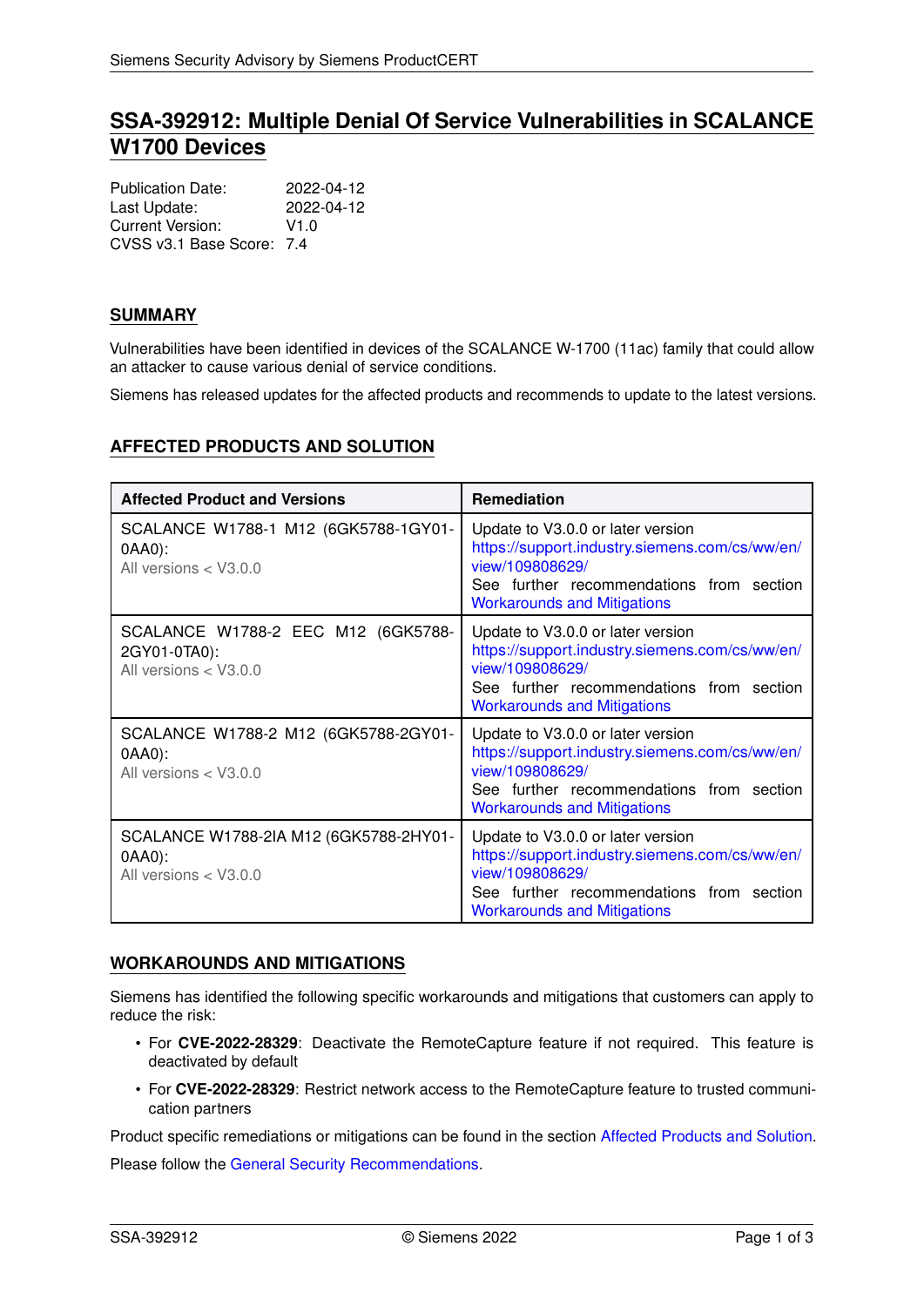# **GENERAL SECURITY RECOMMENDATIONS**

As a general security measure, Siemens strongly recommends to protect network access to devices with appropriate mechanisms. In order to operate the devices in a protected IT environment, Siemens recommends to configure the environment according to Siemens' operational guidelines for Industrial Security (Download: [https://www.siemens.com/cert/operational-guidelines-industrial-security\)](https://www.siemens.com/cert/operational-guidelines-industrial-security), and to follow the recommendations in the product manuals.

Additional information on Industrial Security by Siemens can be found at: [https://www.siemens.com/](https://www.siemens.com/industrialsecurity) [industrialsecurity](https://www.siemens.com/industrialsecurity)

### **PRODUCT DESCRIPTION**

SCALANCE W-1700 products are wireless communication devices based on IEEE 802.11 standards. They are used to connect all to sorts of WLAN devices (Access Points or Clients, depending on the operating mode) with a strong focus on industrial components, like Programmable Logic Controllers (PLCs) or Human Machine Interfaces (HMIs) and others.

### **VULNERABILITY CLASSIFICATION**

The vulnerability classification has been performed by using the CVSS scoring system in version 3.1 (CVSS v3.1) [\(https://www.first.org/cvss/\)](https://www.first.org/cvss/). The CVSS environmental score is specific to the customer's environment and will impact the overall CVSS score. The environmental score should therefore be individually defined by the customer to accomplish final scoring.

An additional classification has been performed using the CWE classification, a community-developed list of common software security weaknesses. This serves as a common language and as a baseline for weakness identification, mitigation, and prevention efforts. A detailed list of CWE classes can be found at: [https://cwe.mitre.org/.](https://cwe.mitre.org/)

Vulnerability CVE-2022-27481

Affected devices do not properly handle resources of ARP requests. This could allow an attacker to cause a race condition that leads to a crash of the entire device.

| CVSS v3.1 Base Score | 74                                                         |
|----------------------|------------------------------------------------------------|
| <b>CVSS Vector</b>   | CVSS:3.1/AV:A/AC:L/PR:N/UI:N/S:C/C:N/I:N/A:H/E:P/RL:O/RC:C |
| <b>CWE</b>           | CWE-362: Concurrent Execution using Shared Resource with   |
|                      | Improper Synchronization ('Race Condition')                |

#### Vulnerability CVE-2022-28328

Affected devices do not properly handle malformed Multicast LLC frames. This could allow an attacker to trigger a denial of service condition.

| CVSS v3.1 Base Score | 74                                                         |
|----------------------|------------------------------------------------------------|
| CVSS Vector          | CVSS:3.1/AV:A/AC:L/PR:N/UI:N/S:C/C:N/I:N/A:H/E:P/RL:O/RC:C |
| CWE                  | CWE-20: Improper Input Validation                          |